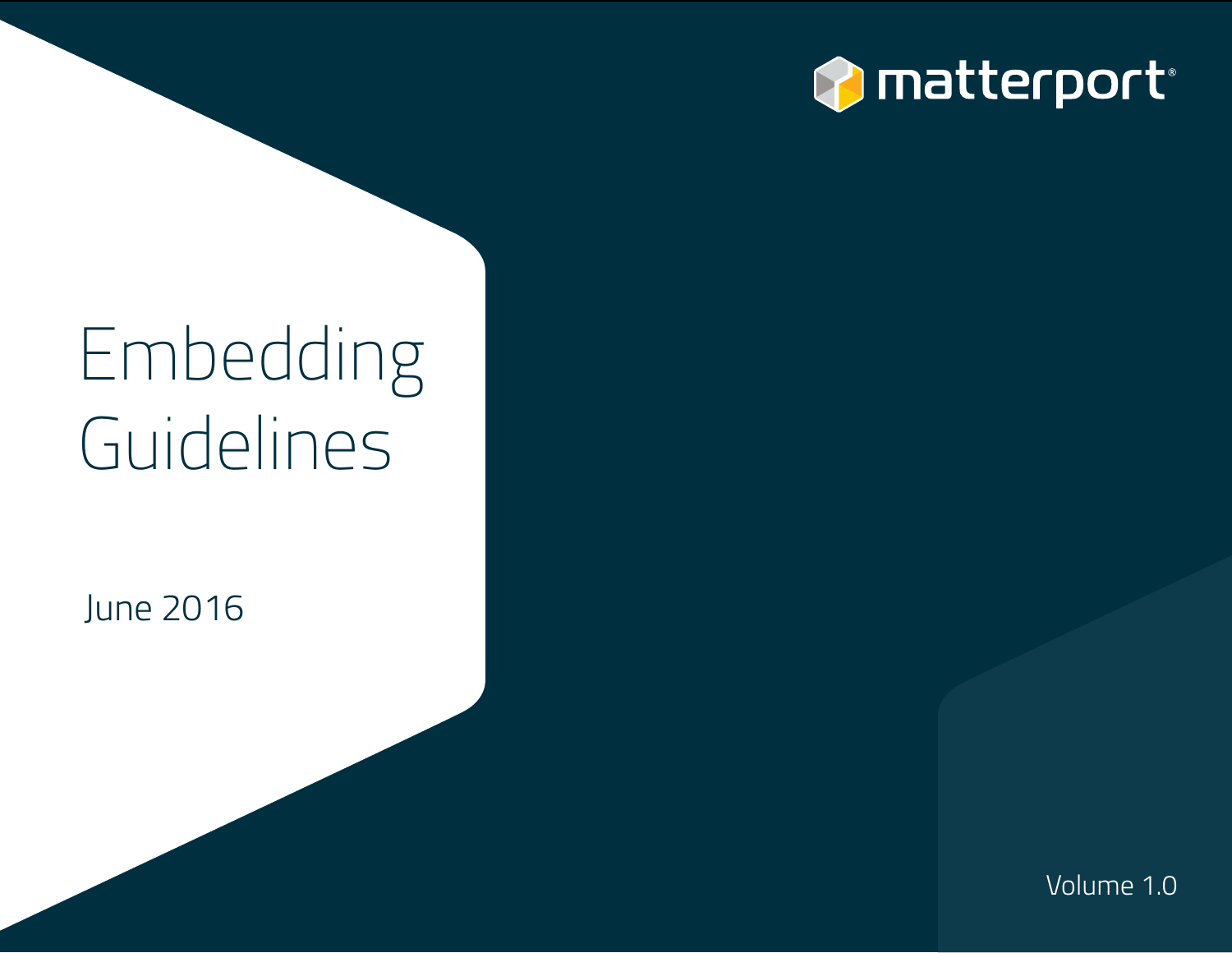

# Introduction: *3D Showcase Embedding Guide*

### **Engage Your Website Visitors with Embedded 3D Spaces**

Matterport provides a variety of tips and tricks to help our customers increase website engagement with our 3D Spaces. Read a few of the most popular tips about embedding 3D Showcase on your website!

# Contents

# **Basics of Embedding**

| Overview              |     |
|-----------------------|-----|
| Using a 3rd Party CMS | 3,4 |

### **Customizing Embedded Spaces**

| Adding URL Parameters          | 5,6 |
|--------------------------------|-----|
| <b>Posting Multiple Spaces</b> |     |
| to a Single Page               |     |
| Placement and Sizing           | 8,9 |

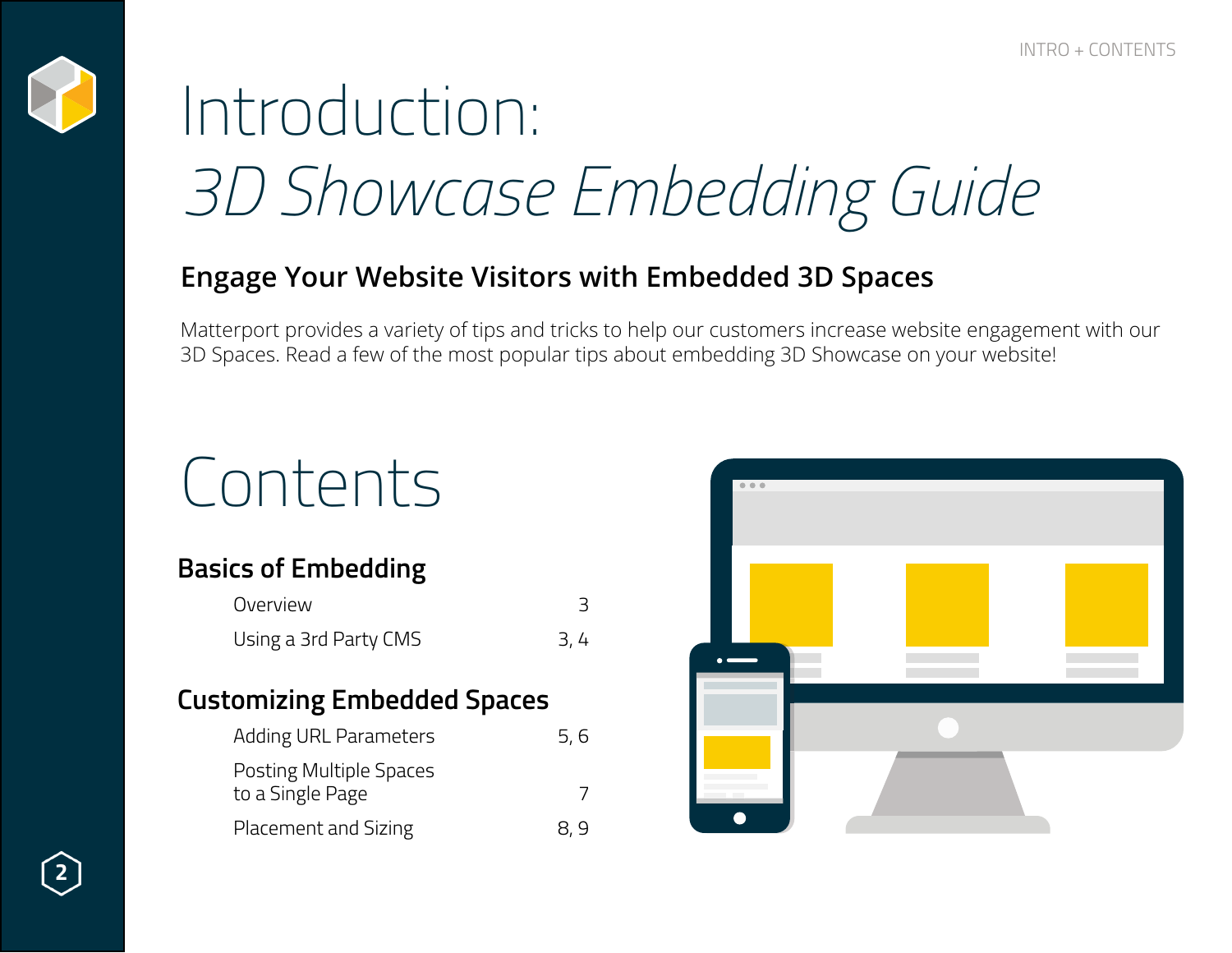

# Basics of Embedding

### *Overview*

For most webpages, you can simply paste the embed code into the page. Ensure that you paste the code as HTML (there may be a special editor or mode to do this), just as you would while embedding a YouTube video. You can also send the code to your webmaster and ask them to place it on the page.

The basic embed code looks like this:

**<iframe width ="853" height="480" src="https://my.matterport.com/show/? m=xxxxxxxxxxx" frameborder="0" allowfullscreen></iframe>**

*NOTE: xxxxxxxxxxx is the 11 character ID unique to each model. It is an alpha-numeric string and case-sensitive.*

### *Using a 3rd Party Content Management System (CMS)*

#### **Embedding on Wordpress.com & Wordpress CMS**

Wordpress.com does not allow iframes by default, so the easiest way to embed 3D Showcase is to put the my.matterport.com URL into the post in *visual* tab and Wordpress will turn it into an embed (see example).



Websites using the Wordpress CMS do allow iframes, so paste the iframe code into the post.

If you want more customizability, you can also try installing the [embed.ly plugin](https://wordpress.org/plugins/embedly/) (and then use embed.ly's [support for Matterport](http://embed.ly/provider/matterport)), [iframe-plugin](https://wordpress.org/plugins/iframe/), or a custom plugin for Matterport models, like [WP3D Models](https://wp3dmodels.com).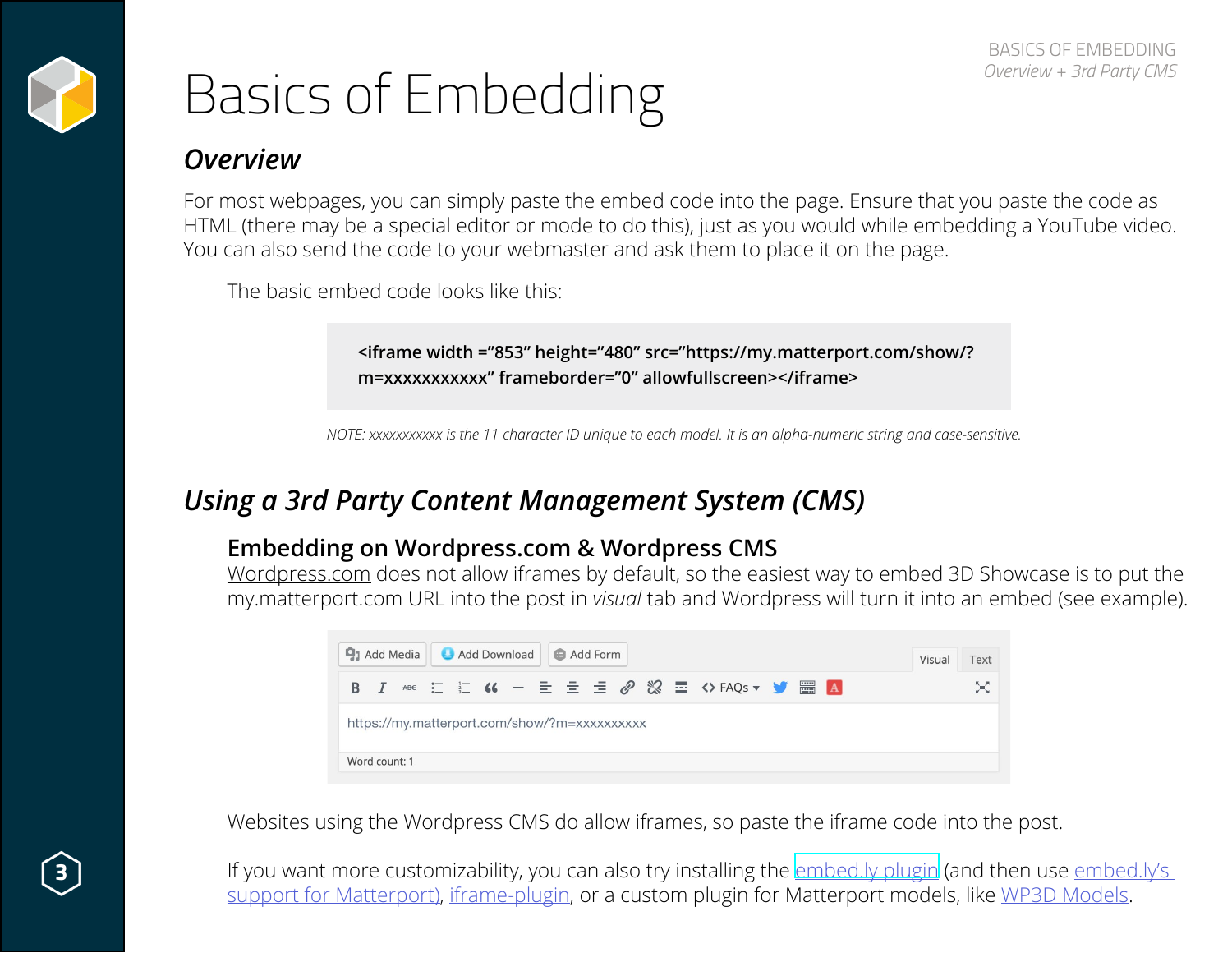

#### **Embedding in Wix**

To embed 3D Showcase in a Wix page you start by editing the page you want the embed in. Click "**Add**", "**More**", and then "**Embed a site**". A grey box will appear, that you can position on the page to where you want your embed. Click "**Enter Website Address**" over the grey box, and insert the URL of your 3D Showcase. If you did it right, the 3D Showcase should appear instead of the grey box (see example below). You can then publish the page.



#### **Embedding in a Medium Post**

**4**

To embed 3D Showcase in a Medium post, click "**+**" to add a new section, and then "**<>**" to specify that you want to add an embed. Then paste in your 3D Showcase URL address.

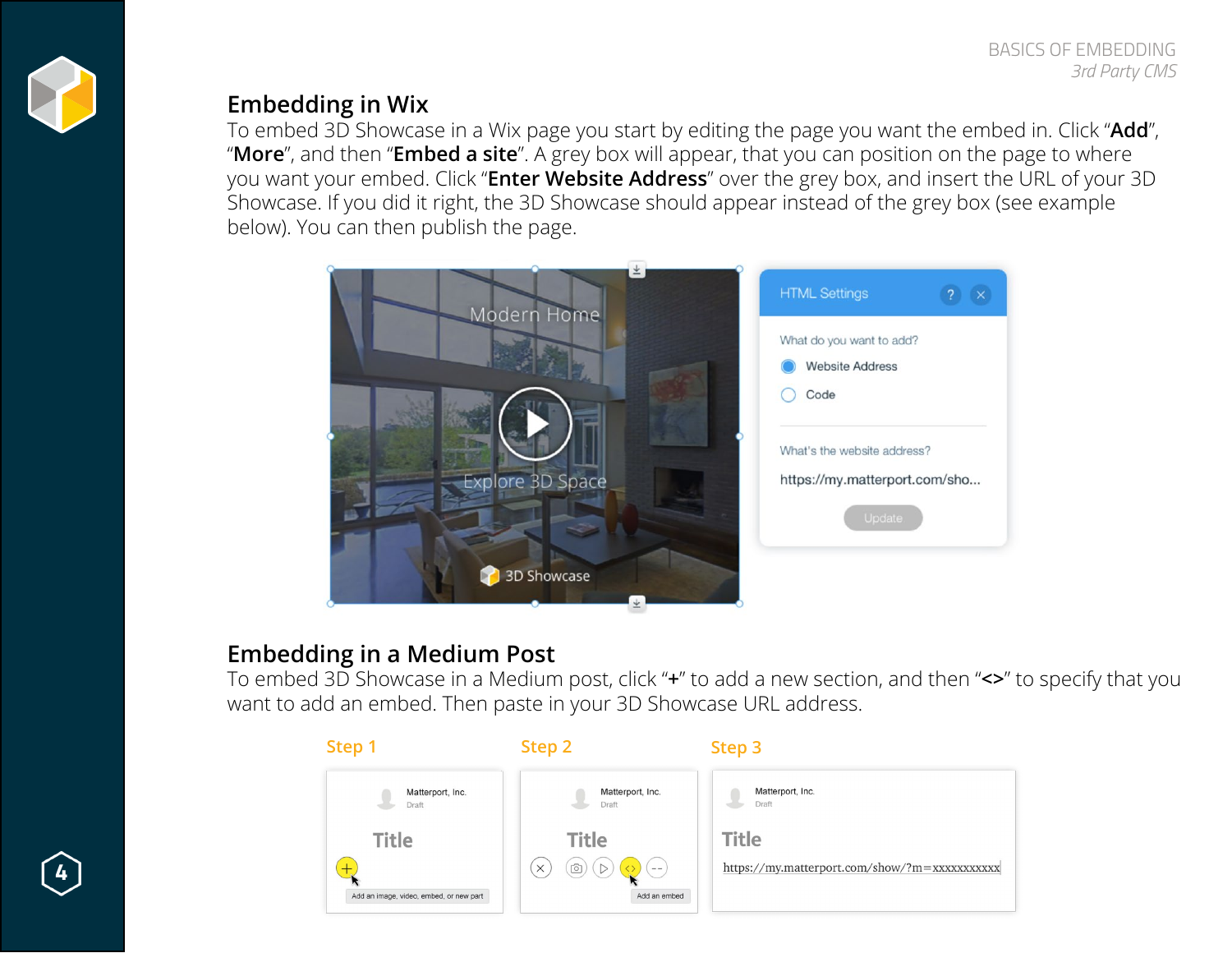

# Customizing Embedded Spaces

### *1. Adding URL Parameters*

By adding a few simple characters into your embed codes, any Matterport customer can optimize 3D Showcase to enhance the user experience and better engage online visitors. You can easily change the way that your 3D Showcase behaves, so try out the different options and pick the ones that work best for your customers. See below for examples of how to use some of the URL parameters. Or, check out our [full list](https://support.matterport.com/hc/en-us/articles/209980967-How-can-I-customize-viewing-of-my-embedded-models) of URL parameters for more options.

#### **Looped Guided Tour**

Once you've curated a Guided Tour, you can keep it playing on a loop by adding **&lp=1** after the Model ID (see example to the right). Looping your Guided Tour is a great option for presentations.

**<iframe width="853" height="480" src="https://my.matterport.com/show/? m=xxxxxxxxxx&lp=1" frameborder="0" allowfullscreen></iframe>**

#### **Auto-Start Guided Tour**

If you have created a Guided Tour, you can have it start automatically once Showcase has finished loading. In the iframe code, simply add **&ts=x** after the Model ID, where **x** is the number of seconds after the initial fly-in before a guided tour automatically starts (see example to the right). This allows the tour to start without any user interaction.

**<iframe width="853" height="480" src="https://my.matterport.com/show/? m=xxxxxxxxxx&ts=x" frameborder="0" allowfullscreen></iframe>**

*Example: if you wanted the Space to load 5 seconds after the visitor enters the webpage, you would add* **&ts=5** *to your code.*

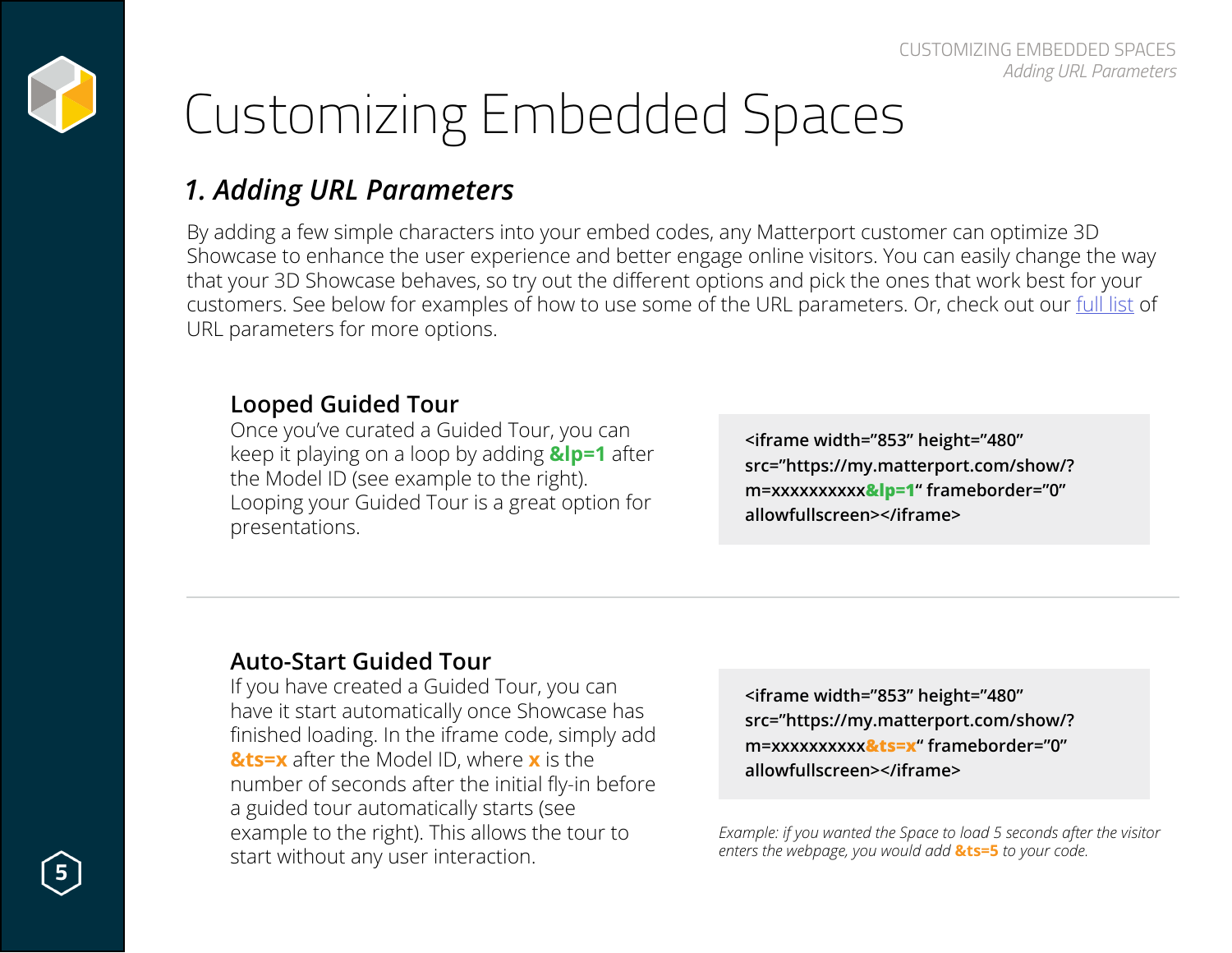

#### **Auto-Load**

You can set 3D Showcase to automatically load a Space once a visitor reaches your listing's page. In the iFrame code, simply add **&play=1** after the Model ID (see example to the right). This gets your online visitors exploring your Spaces from the moment they land on your page by automatically loading 3D Showcase when the iFrame loads

**<iframe width="853" height="480" src="https://my.matterport.com/show/? m=xxxxxxxxxx&play=1" frameborder="0" allowfullscreen></iframe>**

#### **Disable Scroll Wheel**

The Matterport embeds capture scroll wheel motions and gestures to allow for zooming and forward/back motion. If the embed is full-width or very large, this can interfere with the user's ability to scroll through your website. You can disable scroll wheel captures by simply adding **&wh=0** after the Model ID (see example to the right). This disables the mouse scroll wheel inside Showcase (it can no longer be used for navigation), so it will continue to be used for scrolling the web page.

**<iframe width="853" height="480" src="https://my.matterport.com/show/? m=xxxxxxxxxx&wh=0" frameborder="0" allowfullscreen></iframe>**

#### **Using Multiple URL Parameters**

When using multiple URL parameters, make sure to include the ampersand before including the next string of characters (see example to the right). The order in a string does not matter. Find more URL parameters on our [support page.](https://support.matterport.com/hc/en-us/articles/209980967-How-can-I-customize-viewing-of-my-embedded-models)

**<iframe width="853" height="480" src="https://my.matterport.com/show/? m=xxxxxxxxxx&lp=1&ts=x&play=1&wh=0" frameborder="0" allowfullscreen></iframe>**

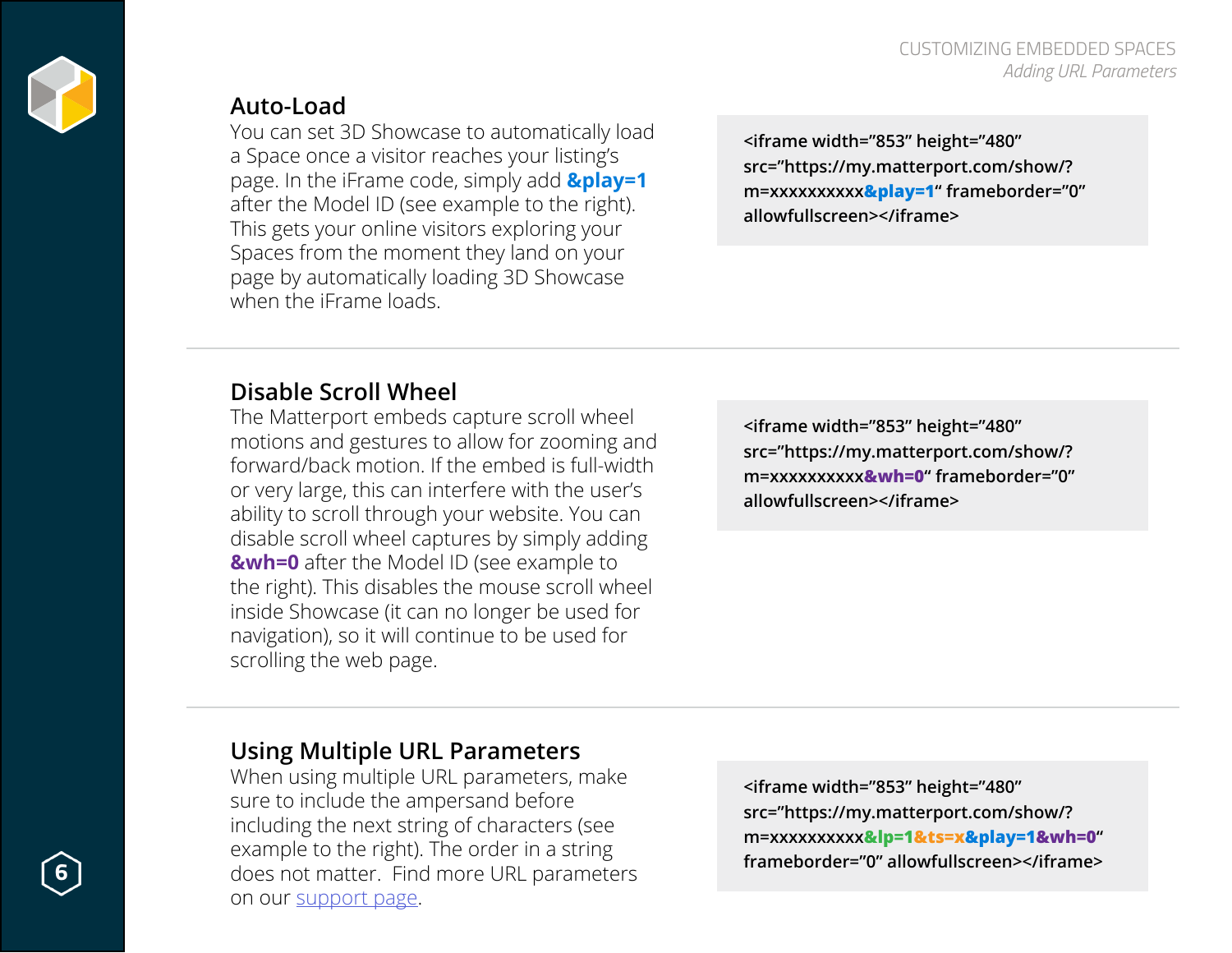

## *2. Posting Multiple Spaces to a Single Page*

Running more than 2 or 3 instances at once can slow load times and cause the browser to become unresponsive or crash. If you plan on building a gallery with multiple models, we recommend using lightboxes or a 3rd-party plugin for your galleries, depending on your Content Management System (CMS).

You can also display thumbail images of your various space on a single page such as we do at Matterport with our [3D Gallery](https://matterport.com/gallery/). Clicking on the thumbnail in this case launches Showcase in full-screen view.

#### **3rd Party Plugins**

If you use Wordpress, one option is [WP3D Models](https://wp3dmodels.com), which is a 3rd party app built specifically for Matterport models. Matterport uses this app on matterport.com, though other web developers may use different approaches, such as a lightbox plugin.

Using a lightbox plugin means that when a user clicks on the thumbnail of a 3D tour, a pop up will display with the embedded tour. If an online visitor clicks a different tour, the original tour will collapse and the second will open, keeping your online visitors from crashing their browsers.



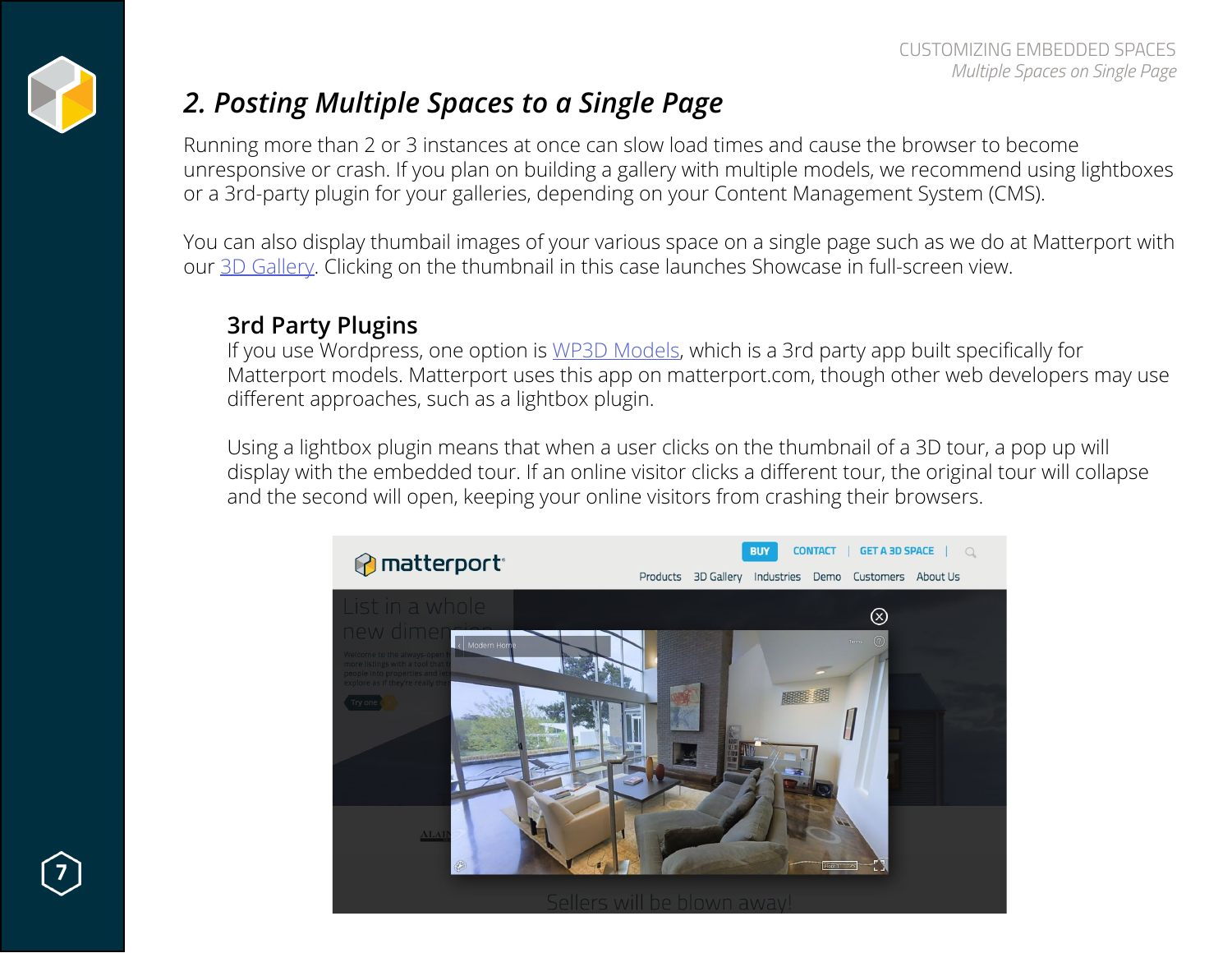

# *3. Placement and Sizing*

When adding 3D Showcase to your website, make sure your Matterport Space is displayed above the fold to increase engagement. Visitors stay longer on the page when something interactive or playable can be seen immediately when a page has been loaded.

While it is generally good to make the embedded Showcase viewer large to maximize the sense of immersion, some design issues can happen around 3D Showcase embeds that take up most of the browser window. Make sure the default height of a 3D Showcase doesn't extend beyond the bottom of the page, or the controls will be unavailable to your users. Separately, since Showcase captures scroll wheel events, you should make sure it is possible to scroll past the Showcase. This can be handled by restricting the size of the embed such that it is smaller than a typical browser window, disabling the capture of scroll events (via the **&wh=0**  URL parameter — see page 6), or using lightboxing to bring up the Showcase embed as an overlay.

#### **Responsive Sizing**

If your website is responsive, you may want to make the 3D Showcase responsive as well. Here is one way to do it:

# **<style>**

**.matterport-showcase { position: relative; padding-bottom: 56.25%; height: 0; overflow: hidden; } .matterport-showcase iframe { position: absolute; top: 0; left: 0; width: 100%; height: 100%; } </style> <div class='matterport-showcase'>**

 **<iframe width="853" height="480"**

**src="https://my.matterport.com/show/? m=xxxxxxxxxxx" frameborder="0"**

**allowfullscreen></iframe>**

**</div>**

This will cause the window to fill up whatever section you're placing your embed code, while retaining a 16:9 aspect ratio.